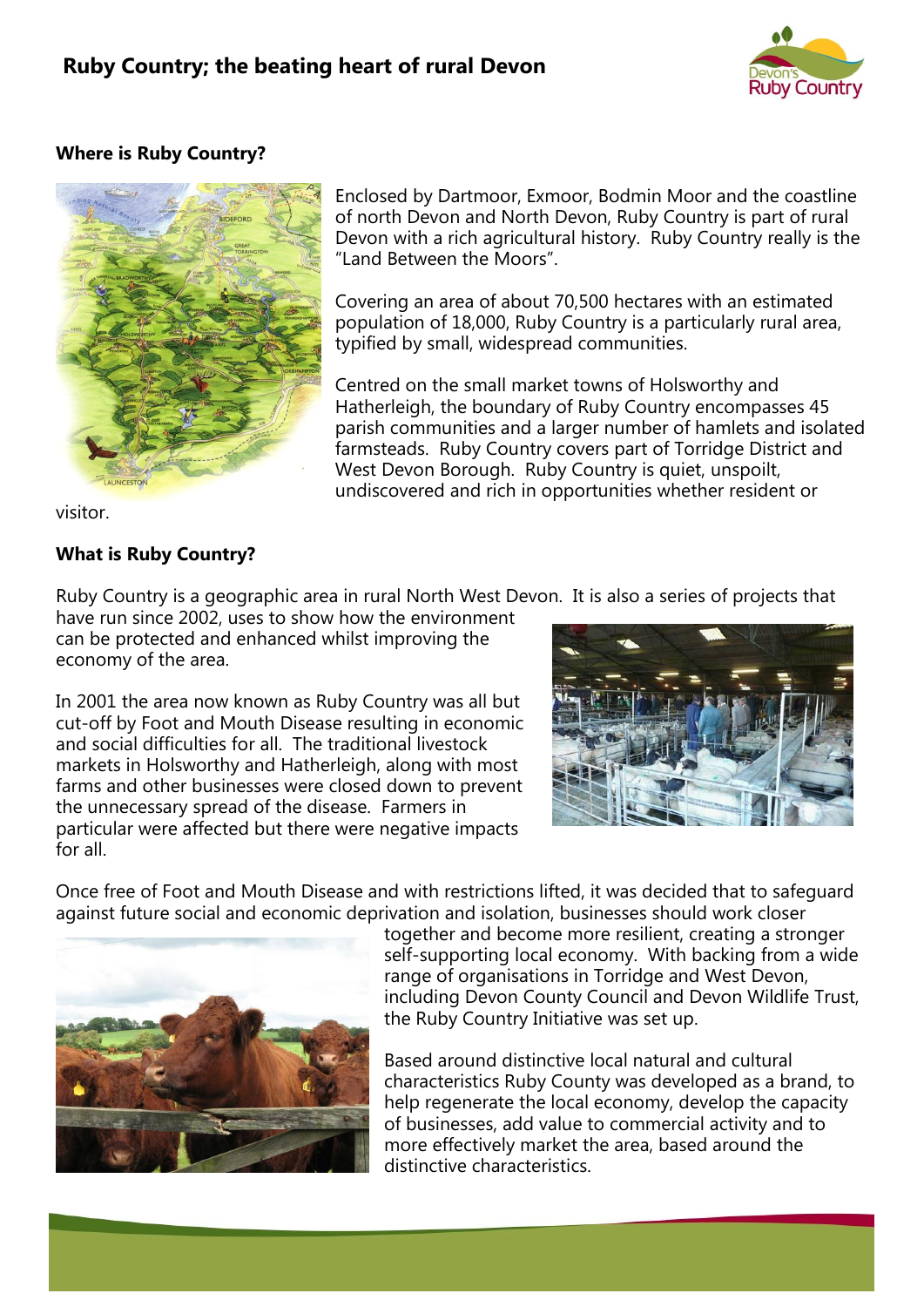# **Ruby Country; the beating heart of rural Devon**



## **Why Ruby?**



 $\mathbf{R} \mathbf{U} \mathbf{B} \mathbf{Y}$  In order to effectively relay messages, the project needed a talisman around which to build and develop. It was decided to name the area and project after the county's Ruby Red Cattle and a symbol was developed to represent how important farming and economic activity is to the area. It was also decided that to maximise benefits, the project should be community led, with local business and communities at the heart of its work.

#### **Why is Ruby Country important?**

The Ruby Country vision is of a thriving, sustainable rural economy which contributes to the quality of life of local people and offers a secure future for the natural and cultural assets of the area. A key aspect of this vision is to promote sustainable tourism, whereby visitors are invited to value the fact that their ecological footprint is light whilst enjoying the Ruby Country experience and helping sustain it for the future.





Ruby Country's natural and cultural environment has the potential to be its economic salvation. But why – what makes it so special?

Ruby Country really does offer a unique experience to its visitors.

Its defining habitat – Culm grassland – is internationally significant, and Devon has over 80%of the resource found in England. Behind the possibly unexciting label "Culm grassland" lie spectacular landscapes of unspoilt, flower-filled pastures and wetlands, a paradise for a staggering variety of wildlife.

• Its settlement patterns, its Devon banks and hedgerows, its vernacular architecture and, at the broader level, its landscape, evoke a gentle, traditional lifestyle which is quintessentially English countryside.

 It is the only area in Devon (and one of very few in England) where the absence of light pollution allows a truly clear view of the night sky.

#### **Ruby Country to now**

The environment of Ruby Country is its unique selling point and the Ruby Country Initiative developed a number of projects to reflect this until its conclusion in 2009. Key amongst its successes was the establishment of 8, way marked Ruby Trails, significant events including the Ruby Food Safari and Ruby Art Expo. Each of these emphasised that the values and aspirations of Ruby Country are rooted in the environmental quality and local distinctiveness of the area.

At the conclusion of the Ruby Country Initiative, a new organisation was set up to continue this work. In 2009 Ruby Country Partnership was born from an allegiance of local businessmen from Holsworthy and Hatherleigh, to operate as a not for profit community focus business.